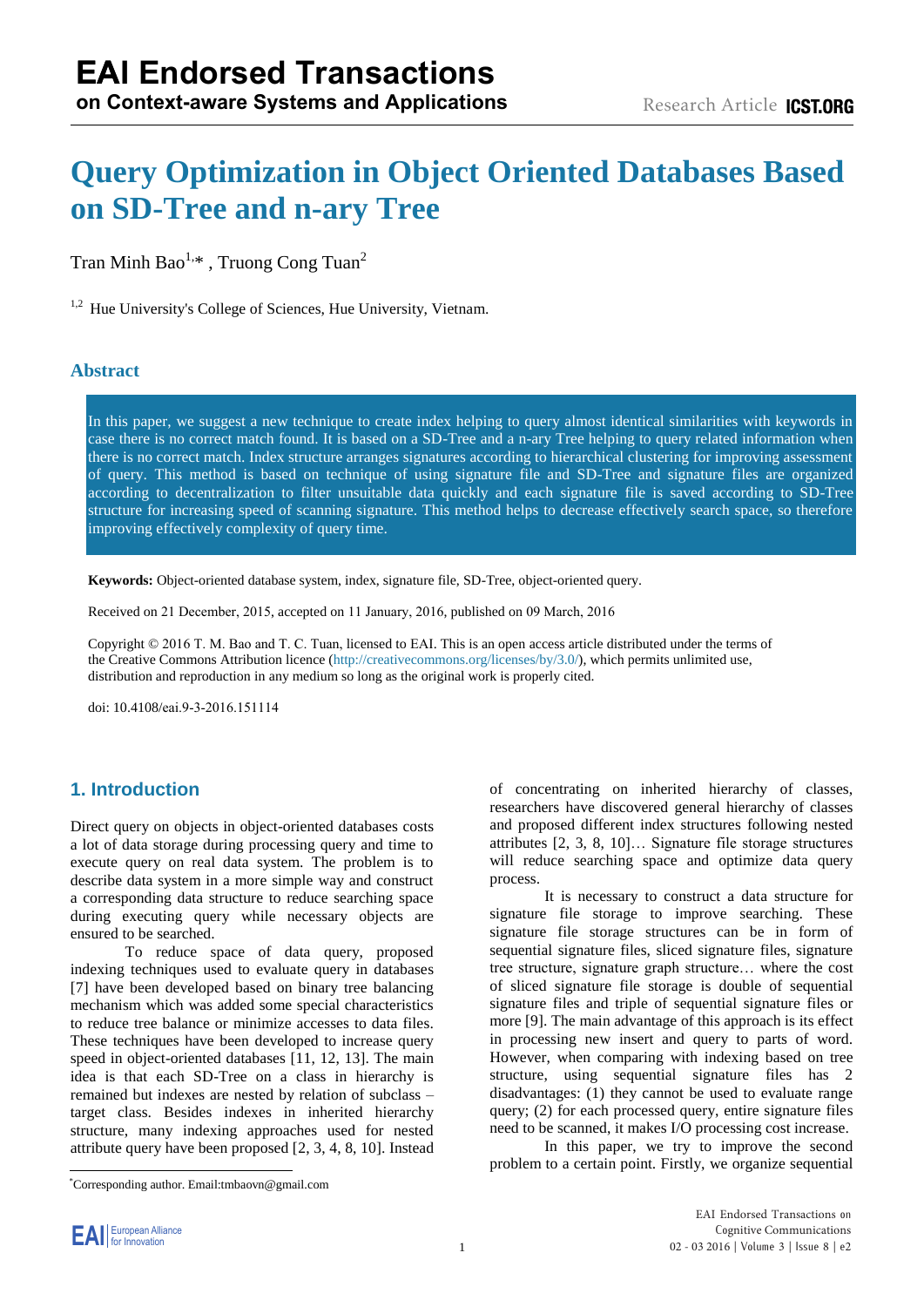signature files in hierarchical structure to reduce searching space during query evaluating process. Next, we store signature files in form of a SD-Tree to execute scanning only one single signature file. If signature file size is large, time saved by this approach is really significant. In fact, this is a  $B^+$ -Tree constructed by signature files. Therefore, it can speed up the process of identifying signature position in a signature file. However, in a signature tree, each path is corresponding with one signature identification which can be used to determine its only corresponding signature in signature file. This way helps quickly find out a set of corresponding signatures with query signature.

The remaining of this paper is presented as follows. In Part 2, we provide background. Part 3 proposes indexing technique. Part 4 proposes an approach combining signature files and SD-Tree hierarchy. Finally, Part 5 gives the conclusion.

# **2. Background**

# 2.1. Attribute Signature

In an object-oriented database, each object is presented by a set of attribute values. Signature of an attribute value is a sequence of hashed-code bits. Given an attribute value, for example the word "student", we decompose it into a string of three-letter sets as follow: "stu", "tud", "ude", "den" and "ent". Then, using hash function h, we map a triplet to an integer k which means kth bit in a string assigned value 1. For example, assuming that we have  $h(stu) = 2$ ,  $h(tud) = 7$ ,  $h(ude) = 10$ ,  $h(den) = 5$  and  $h(ent) = 10$ 11. Then we create a bit string: 010 010 100 110 which is signature of the word.

# 2.2. Attribute Signature, Signature File

Object signature is constructed by logical OR algorithm for all signatures of attribute values of the object. Below is an example of an attribute signature:

**Example 1**. Consider an object which has attribute values of "student", "12345678", "professor". Suppose that signature of these attributes is:

010 010 100 110 100 010 010 100 110 100 011 000

In this case, object signature is 110 110 111 110, generated from attribute signatures by using logical OR algorithm. Object signatures of a class are stored in a file, called object signature file.

# 2.3. Query signature

An object query will be encoded into a query signature together with hash function applied to objects. When a query needs to be executed, object signatures will be

scanned and unmatched objects will be excluded. Then query signature is compared with object signatures of signature file. There are three possibilities:

- (i) The object matches with the query, i.e., for every bit in query signature  $s_q$ , corresponding bit in object signature s is the same, i.e,  $s_q \wedge s = s_q$ , a real object of query.
- (ii) The object does not match with the query, i.e.,  $s_q \wedge s \neq s_q$ ;
- (iii) Signatures are compared and matching one is found but its object does not match with searching condition of the query. To eliminate this case, objects must be checked after object signatures are matched.

**Example 2**. This example illustrates the query for object signature in example 1:

| Query:   | Query signature: | Result:      |
|----------|------------------|--------------|
| student  | 010 000 100 110  | successful   |
| john     | 011 000 100 100  | unsuccessful |
| 11223344 | 110 100 100 000  | false drop   |

**Comment:** comparing query signature  $s_q$  to object signature s is incorrect comparison. That means, query signature  $s_q$  matches with signature s if for any 1 bit in  $s_q$ , the corresponding bit in s is also 1 bit. However, for any 0 bit in  $s_{\alpha}$ , the corresponding bit in s can be 0 or 1.

# 2.4. Querying Object-Oriented Databases

In object-oriented database systems, an entity is represented as an object, which consists of methods and attributes. Objects having the same set of attributes and methods are grouped into the same class. Since a class C may have a complex attribute with domain C', a relationship can be established between C and C'. The relationship is called the aggregation relationship. When arrows connecting classes are used to represent the aggregation relationship, an aggregation hierarchy can be constructed to show the nested structure of the classes. **Example 3.** An example of a nested object hierarchy:

**Vehicle** manufacture model: Strin color: String - DriveTrain - body **Company** names: String headquarters: Str - divisions **Div ision** names: String function: Strin Incation: String **VehicleDriv erTrain** engine transmission: String **VehicleBody** chassis: String interior: String - door: Numeric **PistonEngine** HPpower: Numeri CCsize: Numeric vlinderN:

**Figure 1**. An example of a nested object hierarchy If an object o is referenced as an attribute of object o', then o is said to be nested in o', and o' is referred as the parent object of o.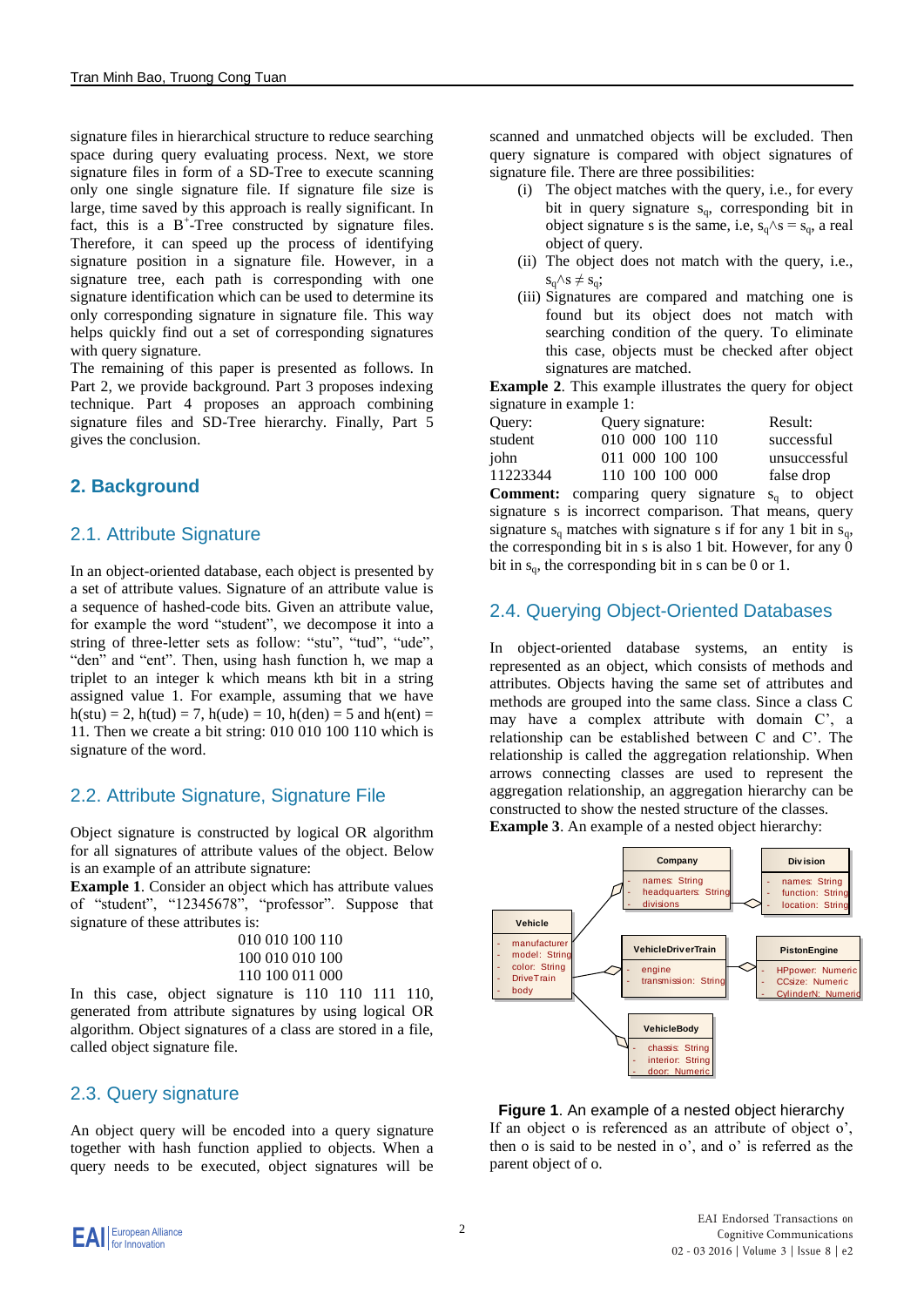In object-oriented databases, the search condition in a query is expressed as a combination of attributes. The attribute may be a nested attribute of the target class.

**Example 4**. The query "retrieve all red vehicles

manufactured by a company with a division located in Ann Arbor" can be expressed as:

select vehicle

where Vehicle.color = "red"

and Vehicle.company.Division.location = "Ann Arbor"

Without indexing structures, the above query can be evaluated in a top-down manner as follows. First, the system has to retrieve all of the objects in the class Vehicle and single out those that are red in color. Then, the system retrieves the company objects referenced by the red vehicles and checks the locations of the divisions of the manufacturers. Finally, those red vehicles made by a company that has a division located in "Ann Arbor" are returned.

## 2.5. Signature File Hierarchy and Query Algorithm

#### *Signature File Hierarchy*

The purpose of using a signature file is to screen out most of the nonqualifying objects. A signature failing to match the query signature guarantees that the corresponding object can be ignored. Therefore, unnecessary object accesses are prevented. In terms of an aggregation hierarchy, a signature file hierarchy can be constructed as follows:

- (i) The signature of an object is generated by superimposing the signatures of all its primitive and complex attributes.
- (ii) The signature of a primitive attribute is obtained by hashing on the attribute values; the signature of a complex attribute is the signature of the object it references.
- (iii) Let C be a class, and let  $o_1$ , ..., $o_l$  be its objects; there exists a signature file S such that each  $o_i(i=$ 1, ..., 1) has an entry  $\langle \text{osig}, \text{oid} \rangle$  in S.
- (iv) Let  $S_i$  and  $S_j$  be two signature files associated with classes  $C_i$  and  $C_j$ , respectively. If there exists an arrow from  $C_i$  to  $C_j$ , then there is implicitly an arrow from  $S_i$  to  $S_j$ .

**Example 5**. Signature and signature file hierarchy:



 **Figure 2.** Signature and signature file hierarchy

Consider the class "Division" in the class hierarchy shown in figure 1, which contains no complex attributes. The signature of an object o of this class can be constructed as shown in figure 2 (a), where each  $s$ (o, x) stands for the signature produced for the attribute value x of o and s(o) for the signature of o. For a class containing complex attributes, the signature of its objects can be generated in the same way as for a class containing only primitive attributes. The only difference is that the signature of a complex attribute is the signature of the object it references. See figure 2 (b) for an illustration. In figure 2 (b), o' stands for an object of class "Company", and object o of class "Division" is the attribute value of "division" of o'. Signature file hierarchy may be constructed for a database with the schema shown in fig 1 for an illustration in fig 2(c).

#### *Query Algorithm Based on Signature File*

**Definition 1.** (Query tree) [4] Let  $p_1 \wedge p_2 \dots \wedge p_k$  be the search condition in query  $Q$ , where each  $p_i$  is a predicate of the form: <attribute operator value>. Then, all the paths appearing in the search condition constitute a query tree, denoted as  $Q_t$ .

**Example 6**. Query tree:



#### **Figure 3.** Query tree

**Definition 2.** (Query signature tree) [4] Let  $p_1 \cdot p_2 \dots p_n$  be a path in a query tree  $Q_t$  (from the root to some leaves). Let  $\langle p_1,...,p_n \rangle$  operator value be a predicate appearing in the search condition of Q. Then  $p_n$ 's signature is  $s_{value}$ . The signature of a non-leaf node in  $Q_t$  can be obtained by

**EAI** European Alliance

3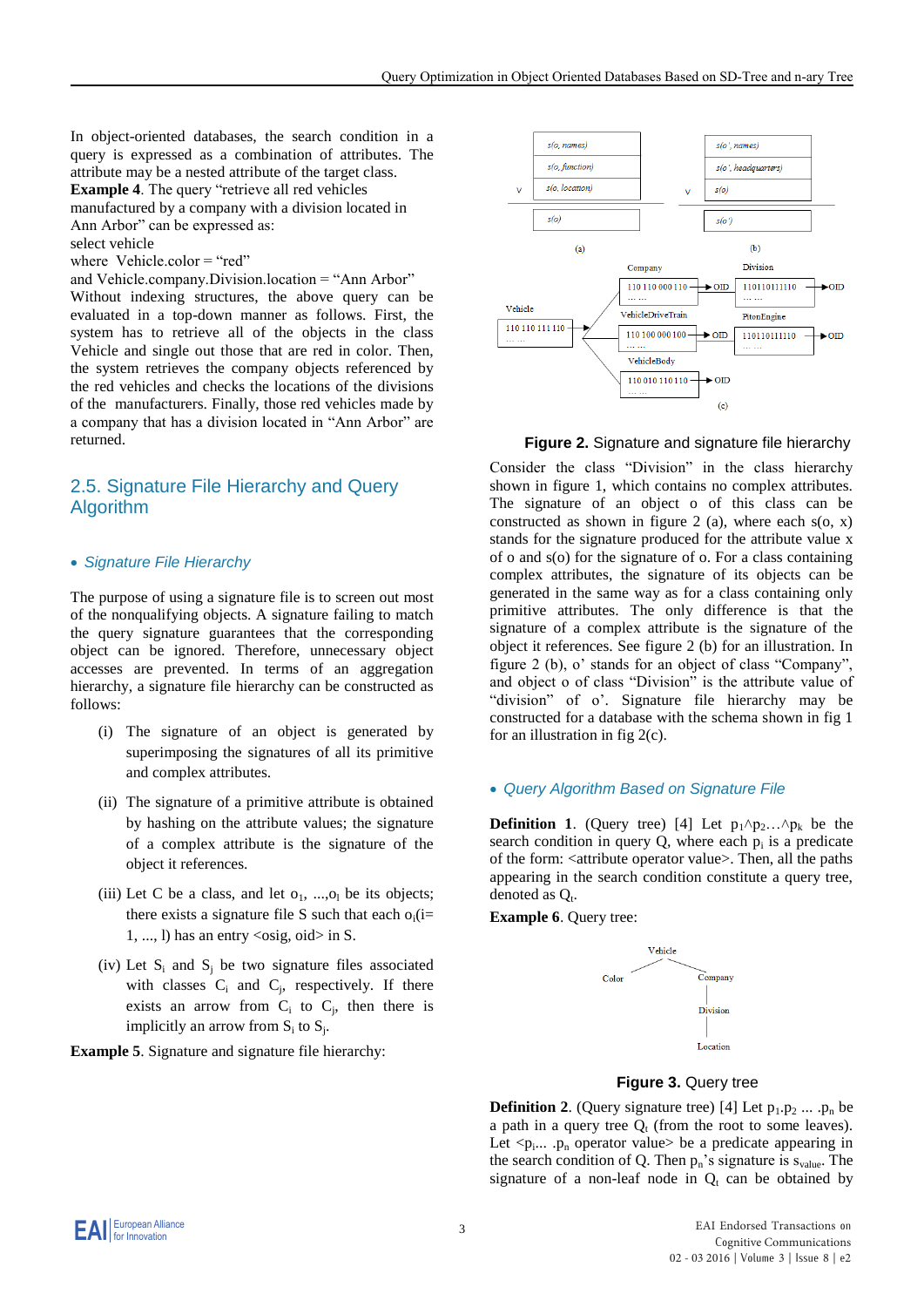superimposing the signatures of its child nodes. The query signature tree is denoted as  $Q_{(s,t)}$ . **Example 7**. The query signature tree:



## **Figure 4**. Query signature tree

Use the query signature tree to reduce searching space. For this purpose, two stack structures are needed to control depth-first traversal of tree structures: stack<sub>a</sub> for  $Q_{(s,t)}$  and stack<sub>c</sub> for the class hierarchy. In stack<sub>q</sub>, each element is a signature, while in stack<sub>c</sub>, each element is a set of objects belonging to the same class reached during class hierarchy traversal.

**Algorithm 1**. [5] top-down-hierarchy-retrieval;

**Input**: an object query Q;

**Output**: a set of OIDs whose texts satisfy the query.

#### **Method**:

Step 1. Compute the query signature hierarchy  $Q_{(s,t)}$  for the query Q.

Step 2. Push the root signature of  $Q_{(s,t)}$  into stack<sub>q</sub>; push the set of object OID of the target class into stack<sub>c</sub>.

Step 3. If stack<sub>q</sub> is not empty,  $s_q \leftarrow pop$  stack<sub>q</sub>; else go to (7).

Step 4. S  $\leftarrow$  pop stack<sub>c</sub>; for each oid<sub>i</sub> E S, if its signature  $\text{osig}_i$  does not compare  $s_q$ , remove it from S; put S in  $S_{result}$ 

Step 5. Let C be the class to which the objects of S belong; let  $C_1$ , ...,  $C_k$  be the subclasses of C; then partition the OID set of the objects referenced by the objects of S into  $S_1$ , ...,  $S_k$  such that  $S_i$  belongs to  $C_i$ ; push  $S_1$ , ...,  $S_k$ into stack<sub>c</sub>; push the child nodes of  $s_q$  into stack<sub>q</sub>.

Step 6.Go to (3).

Step 7. For each leaf object, check false drops.

In this technique, optimization is achieved by executing step (4). In this step, some objects are filtered using the corresponding signature in the query signature tree. In step (5), the referenced objects and the signatures of the child nodes of the query signature tree are put in  $stack_{c}$ and stack<sub>q</sub>, respectively. In step  $(7)$ , the checking of false drops is performed.

**Example 8**. Assume that a part of the signature file hierarchy constructed for a database with the schema shown in Figure 1 is of the form shown in the upper part of Figure 5:



## **Figure 5**. Illustration of query evaluation

Since both the top two signatures in the signature file for Vehicle match the corresponding signature in the query signature tree, the signatures referenced by them in the signature file for Company are further checked. Assume that the first signature in Company is referenced by the first signature in Vehicle while the second one in Company is referenced by the second one in Vehicle. We can see that the second signature in Company does not match the corresponding signature in the query signature tree. Thus, all those Division object signatures referenced by it will not be checked further (see the grey part of Fig 5 for an illustration). This is optimal compared to "topdown-retrieval" since by means of "top-down-retrieval", checking against all Division object signatures has to be performed.

## 2.6. SD-Tree

## *Overall Structure of SD-Tree*

Indexing technique for Object-Oriented Databases using the dynamic balancing of B<sup>+</sup> -Tree is called SD- Tree (Signature Declustering). In this work, the positions of 1s in the signatures are distributed over a set of leaf nodes. Using this for a given query signature, all the matching signatures can be retrieved cumulatively in a single node. Query searching an optimal search path is calculated so that the entire process is speeded up.

**Example 9**. Overall structure of SD-Tree:



**Figure 6**. Overall structure of SD-Tree [14] To process a query signature  $S_q$ , the last occurrence of 1, say at position i in  $S_q$  is found with the intermediate prefix formed (B). Then, the signature node of ith leaf node is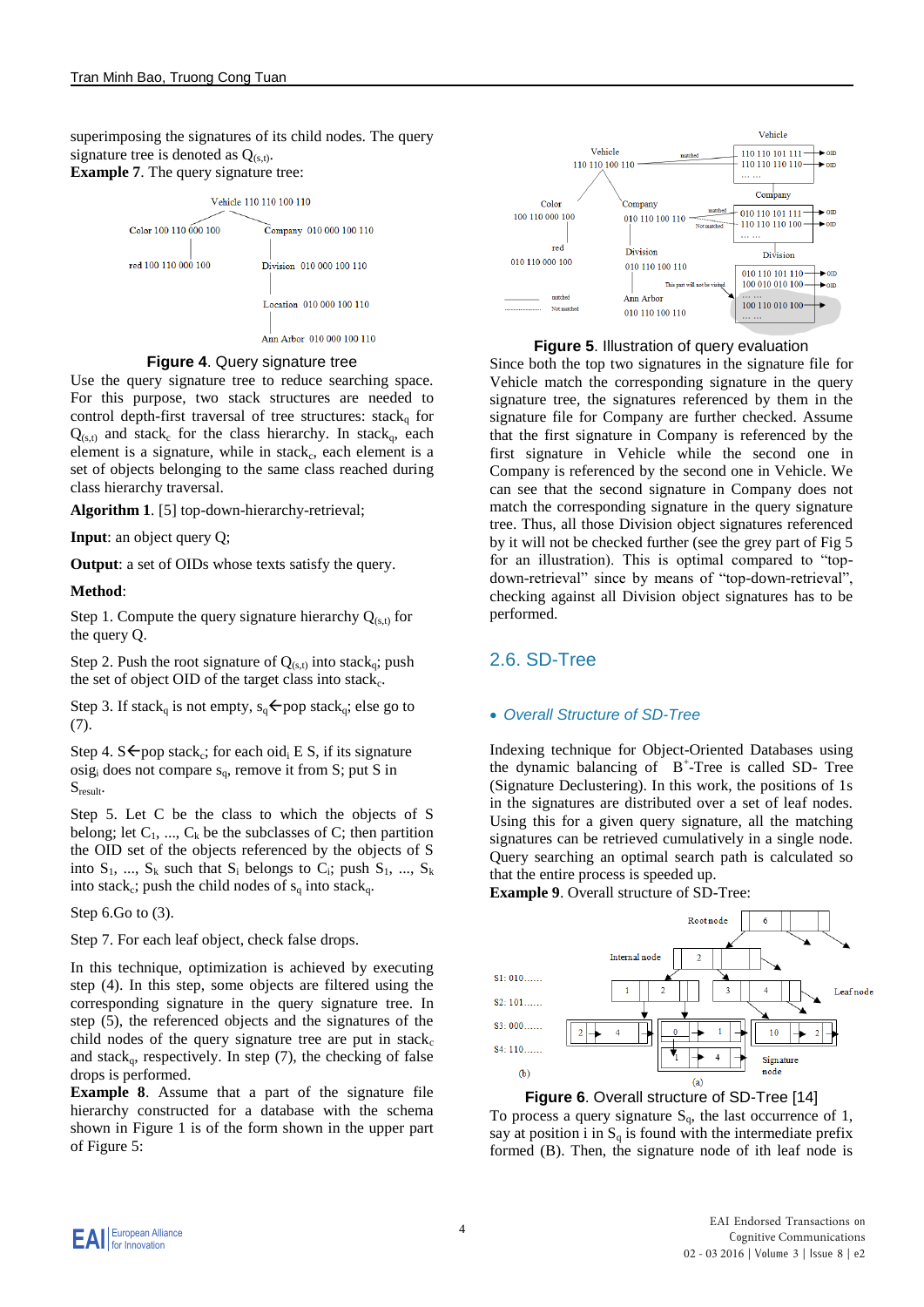accessed from root and all signatures with prefix B are retrieved.

**Example 10**.  $S_q = 011001000101$ . To find all the matching signatures for  $S_q$  the tree is traversed from root and the node values are compared with bit positions of  $S_q$ . The last occurrence of 1 in  $S_q$  is at position 12. The binary prefix generated for  $S_q$  using the position of 1s is 01100100010. A node with the key value 12 is accessed in the signature list of storing 1s in clustered form and all the signatures in the signature list is checked for the prefix value 01100100010. Hence regardless of the bit pattern of  $S_q$ , all the matching signatures are returned in a single access.

#### *Query Algorithm Based on SD-Tree*

The following algorithm outlines the steps to search for signatures matching a given query signature  $S<sub>a</sub>$ . In the procedure  $F \leftarrow 0$  always and the algorithm lands up directly in the signature node corresponding to last 1 from root.

**Algorithm 2.** [15] Search( $S_q$ )

**Input**: The (query) signature to search.

**Output**: The list of signatures matching the given signature.

#### **Method**:

Step 1. Compute the Signature weight for the query signature.

Step 2. If signature weight is greater than 50% then search the query signature in the leaf nodes for the unset bits.

Step 3. Else search the query signature in the leaf nodes for the set bits.

Step 4. Access leaf node.

Step 5. Compare the prefix of Sq.

Step 6. If Found () then read and output the list of signatures.

Step 7. Else report "no matching signatures".

## **3. PROPOSED INDEXING TECHNIQUE**

How is it if query returns zero? In this case, to find out closer match, Hierarchical Clustering is applied. In cluster, similar objects are arranged together to create cluster. Because similar cluster objects will be suitable with any requirements (if any). This thing will increase search speed. This process included 2 step. First of all is cluster and the second is cluster searching. In hierarchical clustering, objects is linked with each other. In here, data structure of n-ary Tree is used for creating cluster. **Algorithm 3.** Clustering algorithm

Input: Creating condition

Output: Qualified object is embedded in n-ary Tree

#### **Method:**

Step 1. Creating new node and inserting into graph.

Step 2. Seeking object that being content with available condition and attaching new condition.

Step 3. Inserting new node with graph that being content with new condition.

For searching almost identical similarities, locating position of condition collections is provided in hierarchy system and seeking father node of it. For locating position of node, using level order tree traversal. Algorithm to find father node such as follows: **Algorithm 4.** getParent

**Input:** Object Condition collections.

**Output**: Parent node.

**Method:** 

Step 1. Searching nodes are suitable with conditions.

Step 2. Returning qualified nodes to father node.

After gaining closest match, query is edited and information is retrieved. So therefore hierarchical tree helps for searching almost identical match.

## **4. Approach Combining Signature File Hierarchy and SD-Tree**

## 4.1. Query Data Structure Model

Direct query on objects in object-oriented databases costs a large space for data storage during query process and a long time to execute query on real databases. To improve this problem, we need to represent data system more simply and construct corresponding data structure to reduce searching space during query executing process while necessary objects are still retrieved by using signature tree. From [5], to optimize the query we need to combine signature file hierarchy with signature tree. This has been shown to improve query time. From [14], query time complexity on SD-Tree is much smaller than signature tree's query time complexity. Therefore, we still use signature file hierarchy as in [5] but replace signature tree with SD-tree to improve query time. Base on theory and suggested algorithms, this paper proposes an approach which combines signature file hierarchy with SD-Tree as follows: (1) all of signature files are organized in hierarchical structure to make it easier for executing stepwise filtering technique; (2) each signature file is stored in form of SD-Tree structure to speed up signature file scanning.

In an object-oriented database, each object is presented by a set of attribute values. Signature of an attribute is a string of hash-encoded bits. Object signature is constructed by overlapping all of attribute signatures of the object. Object signatures of a class are stored in a file, called signature file. Signature files form SD-Tree.

**Examle 11**. Construction of SD-Tree is illustrated as below: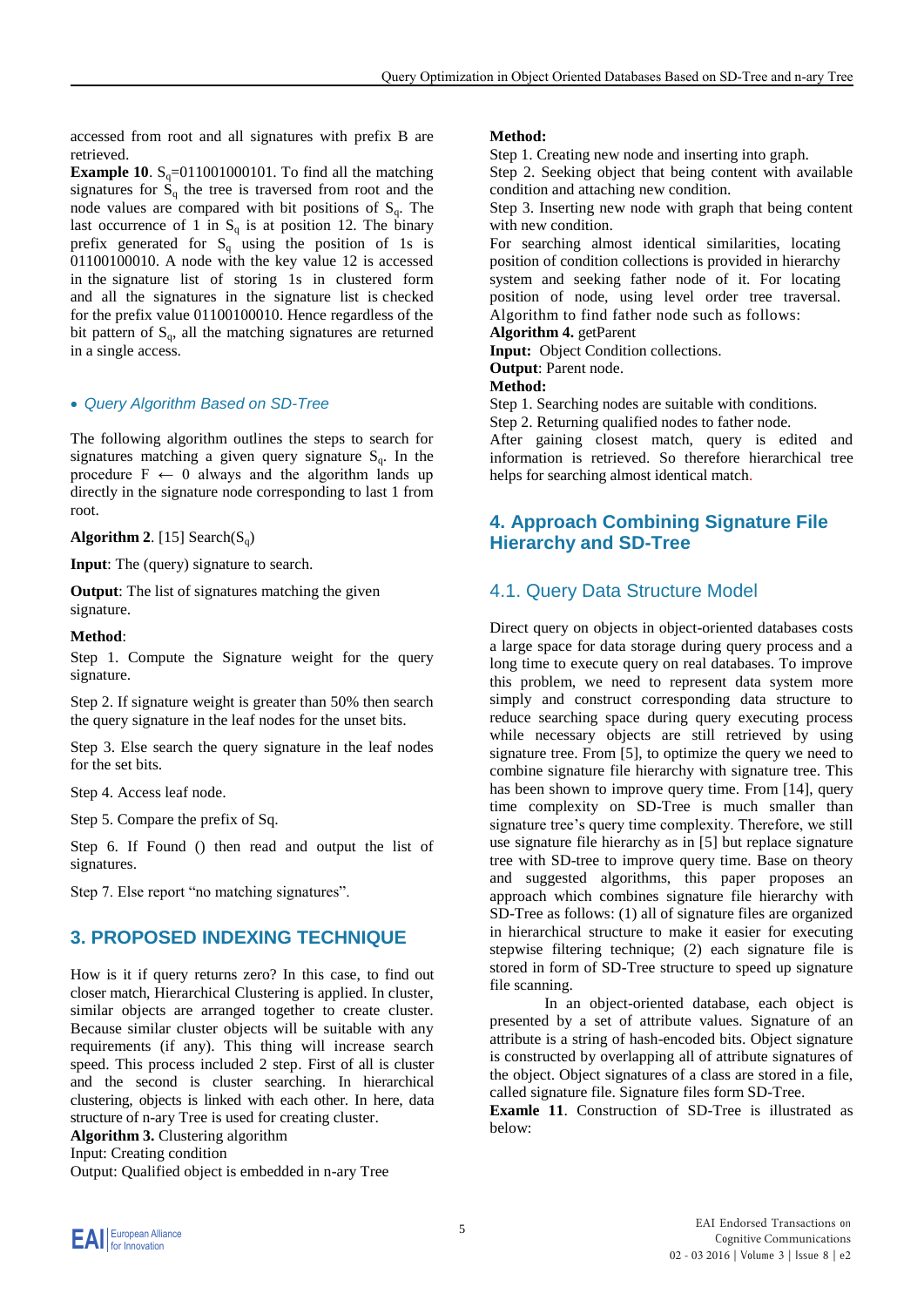

**Figure 7**. SD-Tree construction

On an object-oriented database, if a class C has an attribute that is composite with domain C', relation between C and C' will be created. This relation is called general relation. When connecting these classes by using arrows to present general relation, a general hierarchy is built to present nested structure of classes. Classes are encoded into signature files and signature files form signature file hierarchy. Each signature file forms a SD-Tree.

**Example 12**. Combination of signature file hierarchy and SD-Tree is illustrated as follow:





Data structure is stored entirely in the main memory. In this case, inserting and deleting a signature on SD-tree is executed easily. However, files in databases are usually very big. Therefore, data structure cannot be stored in the main memory but external memory. For object-oriented databases, they will be stored and executed in external memory. An object-oriented database has many classes, each class has many objects. A SD-tree structure will be constructed corresponding with each class, in the same time, each object will form an object signature. The entire object-oriented database will be organized in form of hash table structure including object signatures to execute queries.

# 4.2. Time Complexity

#### *Comparison Of Searching Between Young's Method and Signature File Hierarchy*

In [5], to estimate number of accessed objects in a query, we use two different approaches: (1) Yong's method is proposed in [16]; (2) Top down hierarchy retrieval. *(i) Yong's method*

Yong's method, the signature of a referenced object is stored in the referring one. Then, predicate checking can be performed against their signatures before they are accessed. In this way, a lot of I/O operations can be saved. *(ii) Top down hierarchy retrieval* 

This method has a stronger filtering ability than Yong's method. This is because in each check against a node in a query signature hierarchy, not only is the predicate related to the current node involved, but also some other predicates whose impacts are propagated up several paths to that node. Using the query signature hierarchy, a lot of objects of the target class can also be removed by checking the corresponding signature file, leading to a drastic reduction in the total number of accessed objects.

In [5], we can achieve high performance by means of top down hierarchy retrieval. From an abstract point of view, the query signature hierarchy is a "*global*" filter, while the replication technique developed in Yong's method can be thought of as a "*local*" one. Both reduce the number of objects accessed.

#### *Comparison Of Time Complexity Between Signature Tree and SD-Tree*

#### *(i) Signature tree method*

In [14], time complexity for inserting in a signature tree is  $O(nF)$ , where n is number of file's signatures and F is length of signature including 0 bit and 1 bit. With signature tree, tree's height is limited by *O*(log2n), n is number of leaf nodes. Average cost of searching signature tree is  $O(\lambda \log 2n)$ , where  $\lambda$  is number of visited paths. *(ii) SD-Tree method* 

In [14], SD-tree is used as an index structure for set of large data, small F value reduces time of constructing SDtree. Inserting time complexity is limited by  $O(n,m)$ , where n is number of signatures in the file and m is the number of 1 bits in a given signature. Another useful characteristic of SD-tree is that with higher F value, tree's height can be small by changing p, h value, to speed up searching which is limited by *O*(logp(F/p-1)). Searching time for a query with a set of bits at the ith position which is total of time for access to leaf node  $(T_{li})$  and time for searching signature node  $(T_{si})$  is calculated as follows:  $T_s = T_{li} + T_{si}.$ 

 $T<sub>li</sub>$  does not change for any leaf node in an active balance structure like SD-tree and  $T_{si}$  increases when value of i increases. Therefore, searching time is limited by  $O(T_{\rm li}+2^{\rm i-1}).$ 

Comparing time complexity of signature tree *O*(λ.log2n) and of SD-tree  $O(T_{li}+2^{i-l})$ , it is clear that value  $T_{li}$  is much smaller than value  $\lambda$ , it is also an advantage of SD-tree.

# 4.3. Object-Oriented Query Processing

To execute a query of an object in an object-oriented database, firstly we have to change an object-oriented database into data structure as above. We do: